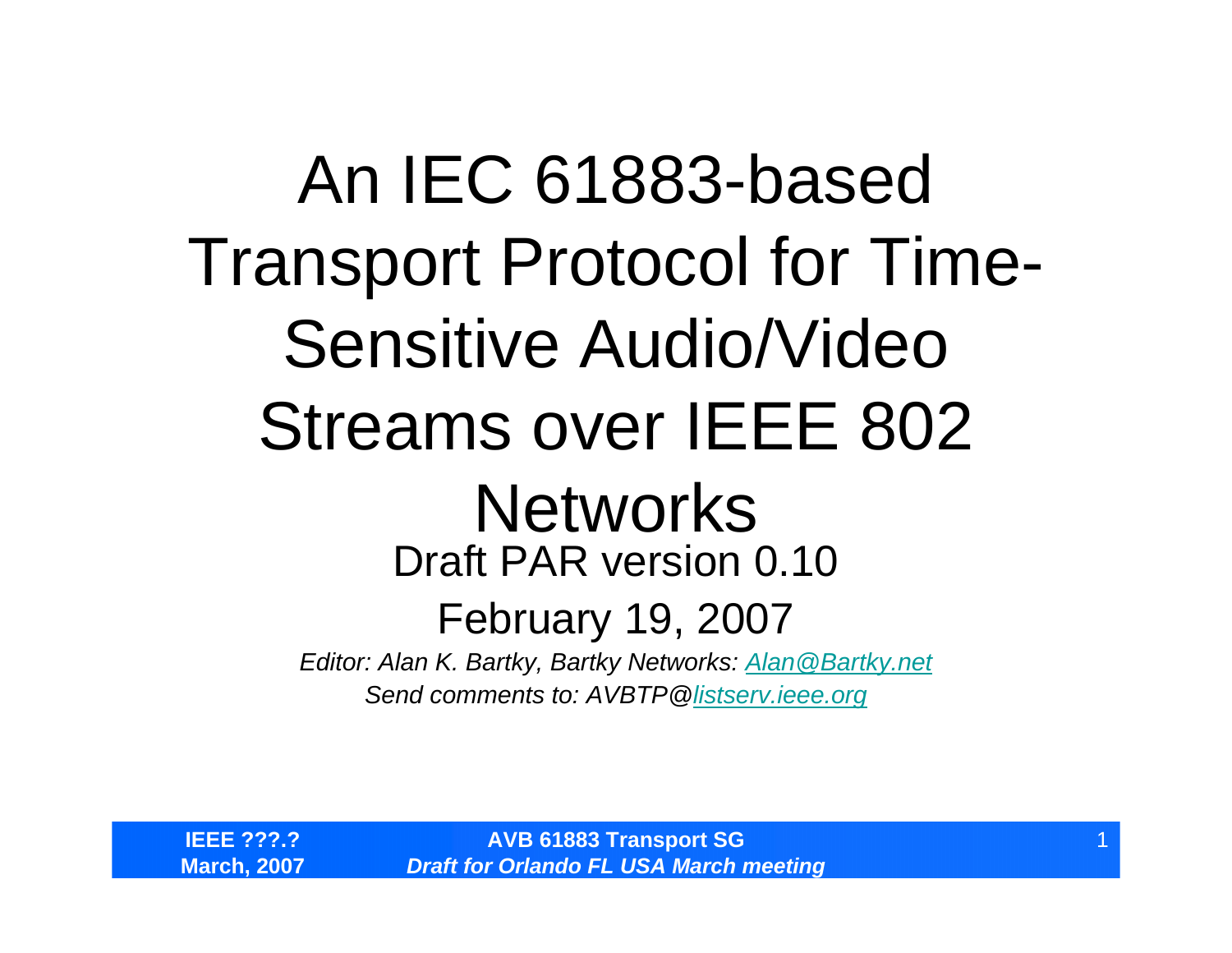# Title (2.1)

**Draft:** IEEE Standard Transport Protocol for time-sensitive audio/video streams over IEEE 802 networks.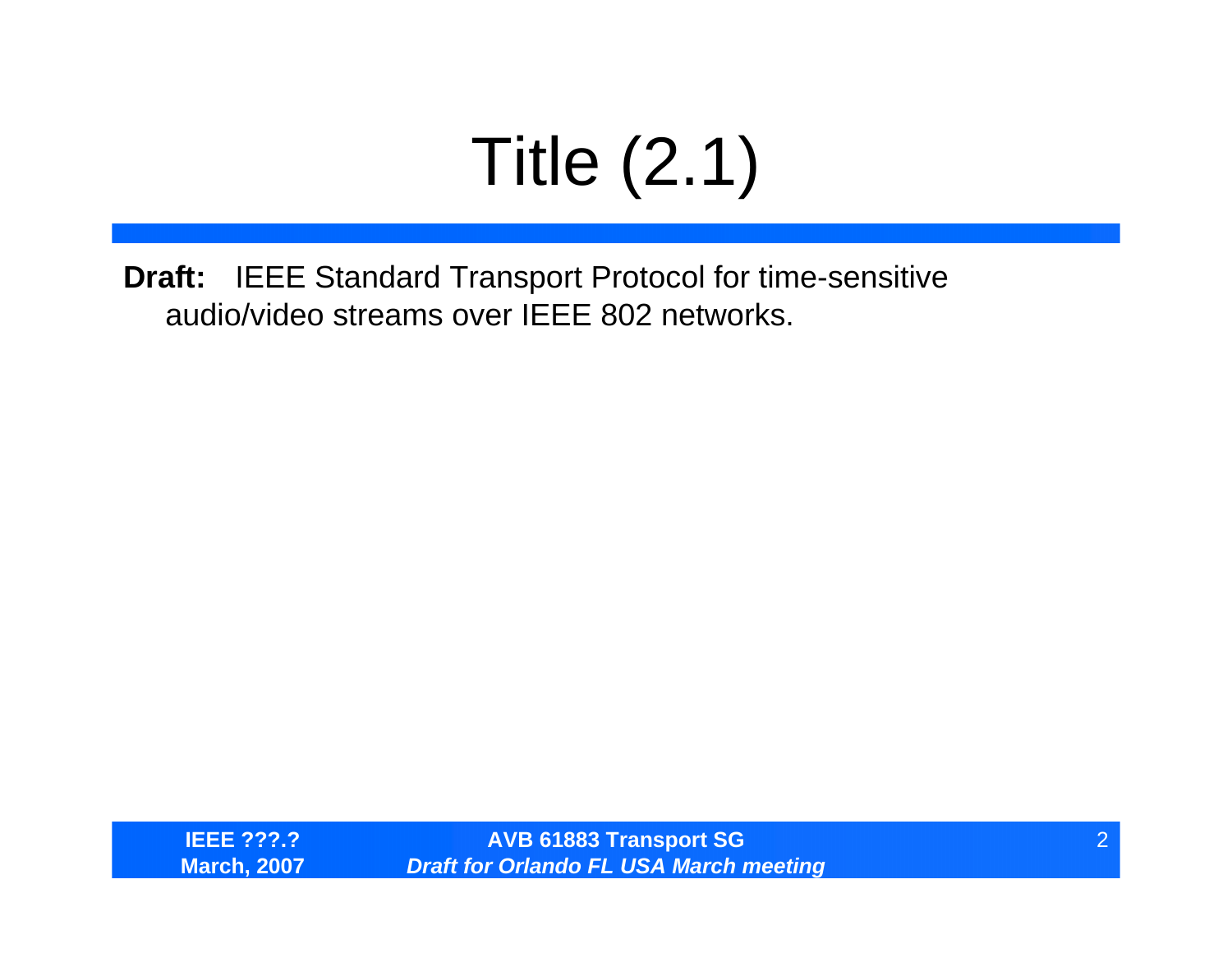#### Misc.

- Number of people expected to work on standard (5.1) – 30
- Stakeholders (5.6)
	- – Developers and users of bridged LAN and end-point systems supporting audio/video applications.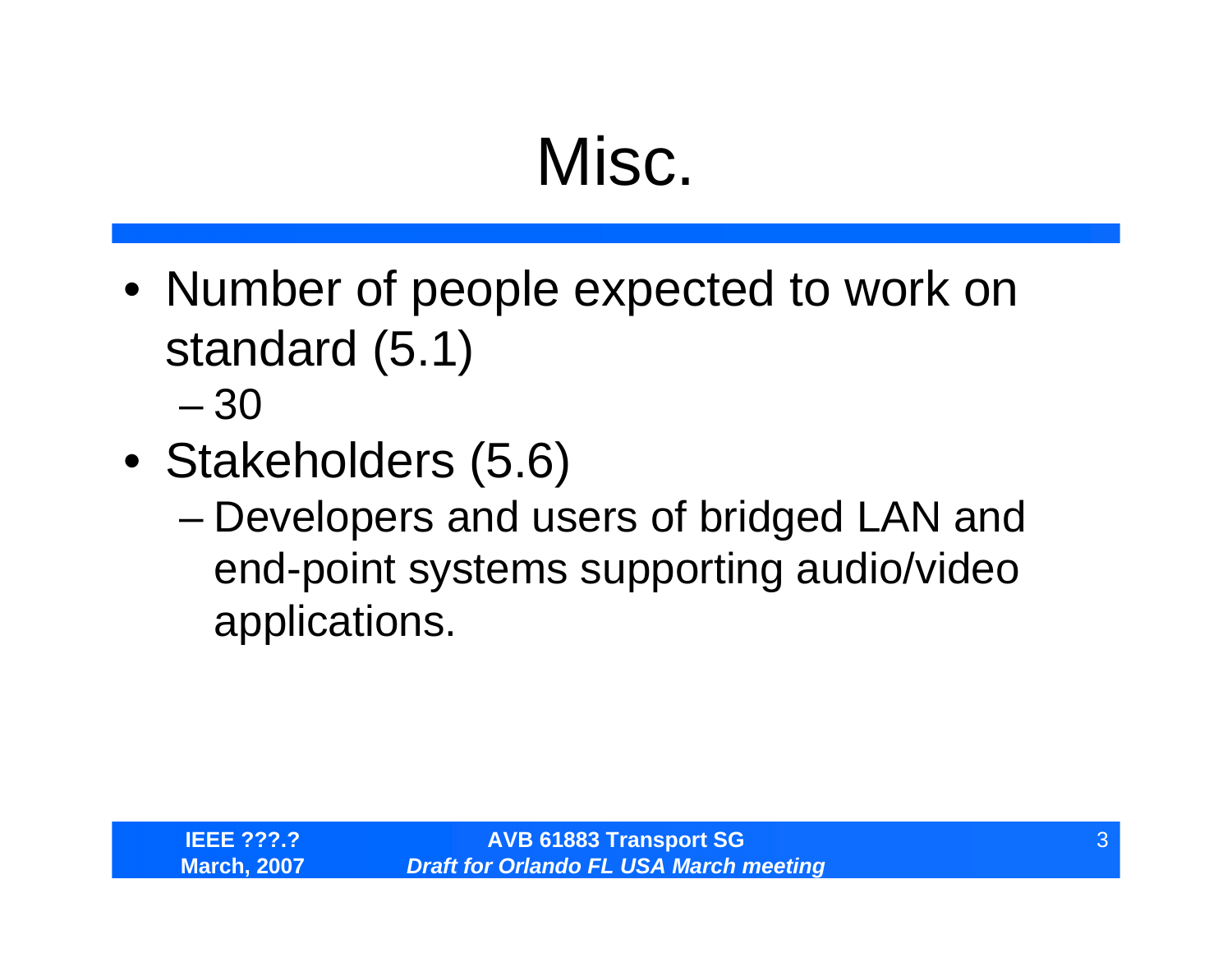# PAR Scope (5.2)

- • This standard specifies the protocol, data encapsulations and procedures used to ensure that audio and video based end stations can communicate and interoperate using standard networking services that meet the requirements for time-sensitive applications.
- $\bullet$  This standard will leverage concepts of IEC 61883 streams as currently defined for IEEE 1394 networks.
- $\bullet$  This standard is intended to work across all IEEE 802 networks that can meet QoS requirements for time-sensitive data.
- $\bullet$  For operation using Ethernet Layer 2 services, it specifies the use of 802.1AS, 802.1Qat, 802.1Qav.
- $\bullet$  The services defined by this standard will not preclude operation using Internet Protocols such as RTP, UDP and IP.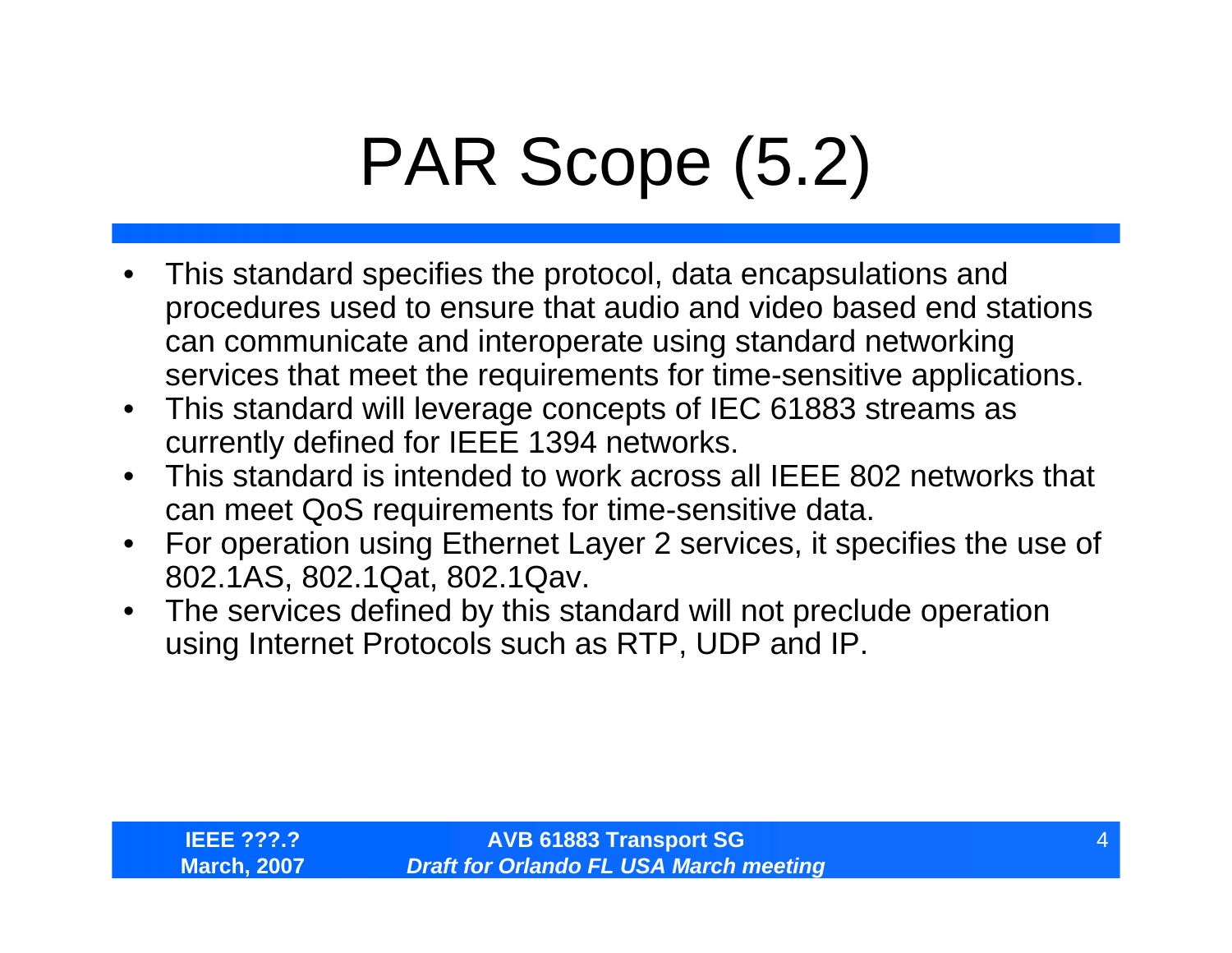## PAR Scope (5.3)

Is the completion of this document contingent upon the completion of another document?

- Yes this standard uses
	- IEEE standard for Local and Metropolitan Area Networks: Timing and Synchronization for Time-Sensitive Applications in Bridged Local Area Networks (802.1AS)
	- IEEE standard for Local and Metropolitan Area Networks: Virtual Bridged Local Area Networks - Amendment 9: Stream Reservation Protocol (SRP) (P802.1Qat)
- Yes this standard refers to
	- IEEE standard for Local and Metropolitan Area Networks: Virtual Bridged Local Area Networks - Amendment 11: Forwarding and Queuing for Time-Sensitive Streams (P802.1Qav)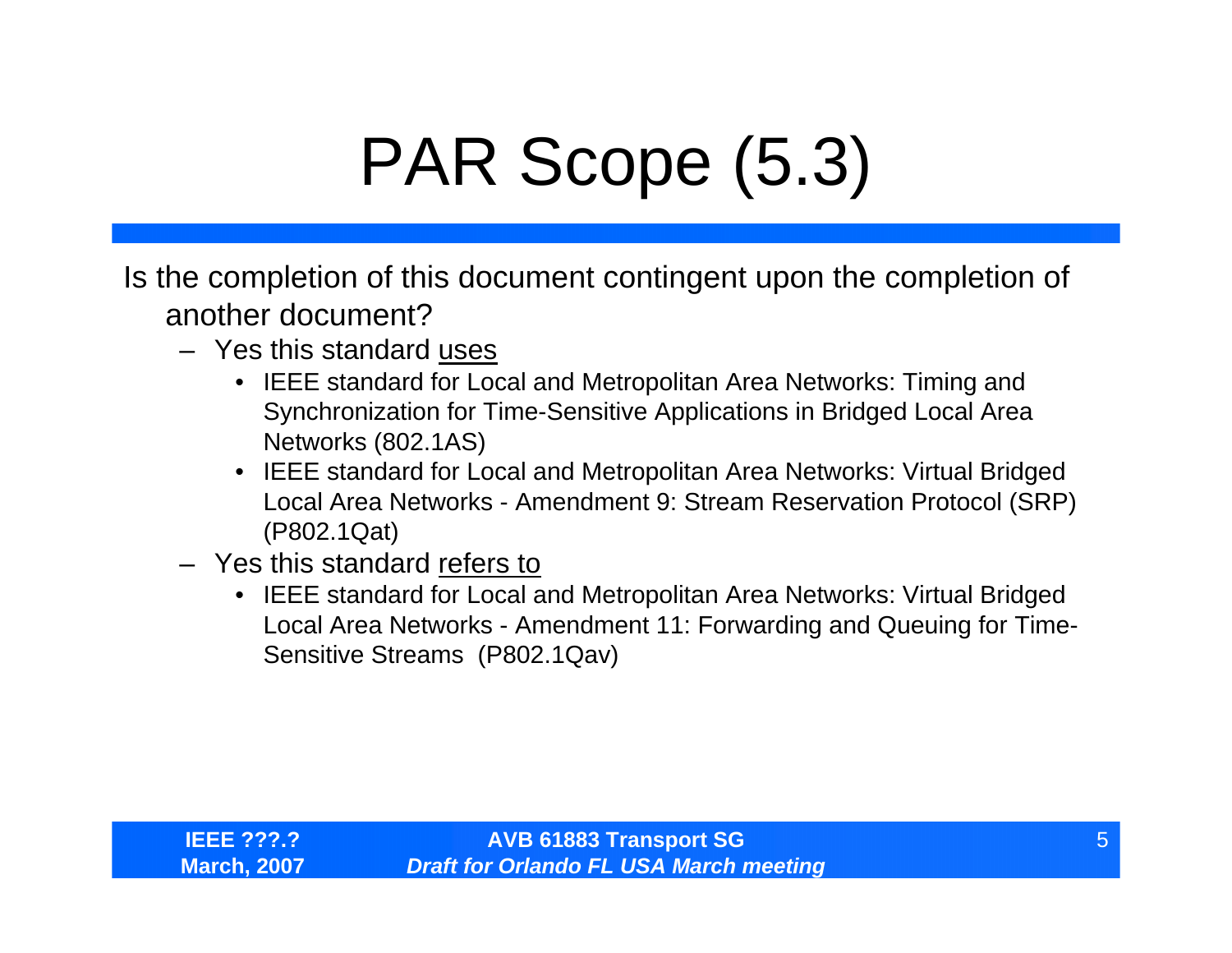#### PAR Purpose (14)

 $\bullet$  This standard defines the packet format and stream setup, control, and teardown protocols that enable stations to stream time-sensitive audio and/or video across LANs that provide the time synchronization and the latency/bandwidth services necessary for time-sensitive applications.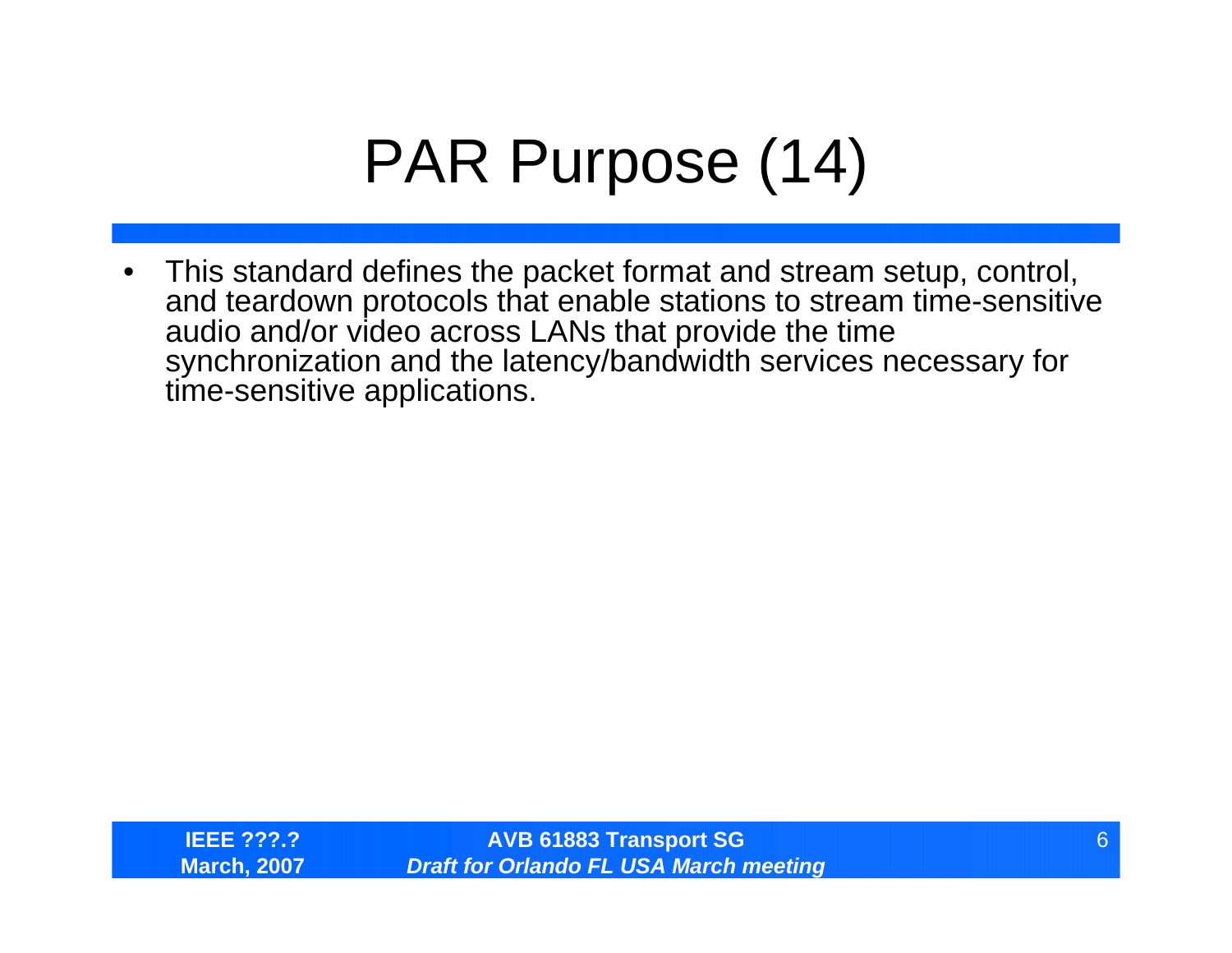#### PAR Reason (5.4)

- • A great deal of work and effort of late has been applied to the development and specification of IEEE 802 based networks that provide networking services for real time applications. To further the work and to provide maximum interoperability of real-time audio and video streaming applications, we must define common media packet formats and how they are structured within IEEE 802 frames. Additionally, there must be standardized approaches for the use of synchronization/presentation time stamps and connection management procedures.
- $\bullet$  Unfortunately, some of the protocol mechanisms and formats utilized by applications providing streaming audio and video are entangled with low level network layers. This makes them unsuitable for adoption in a layered networking application.
- $\bullet$  For IEEE 1394 bus based networks, a working implementation exists today that meets most of the needs for real-time audio and video streams and that is embodied in the IEC 61883 series standards.
- $\bullet$  Unfortunately for IEEE 802, the IEC 61883 series of standards uses mechanisms, formats, specific low level services and functions provided by IEEE 1394 that are not provided by IEEE 802.
- $\bullet$  For the reasons stated above, a new standard is needed to provide a common set of protocol encapsulations and mechanisms by starting with IEC 61883 protocol encapsulations and mechanisms, and modifying them to accommodate alternate lower layer protocols suitable for IEEE 802 networks.